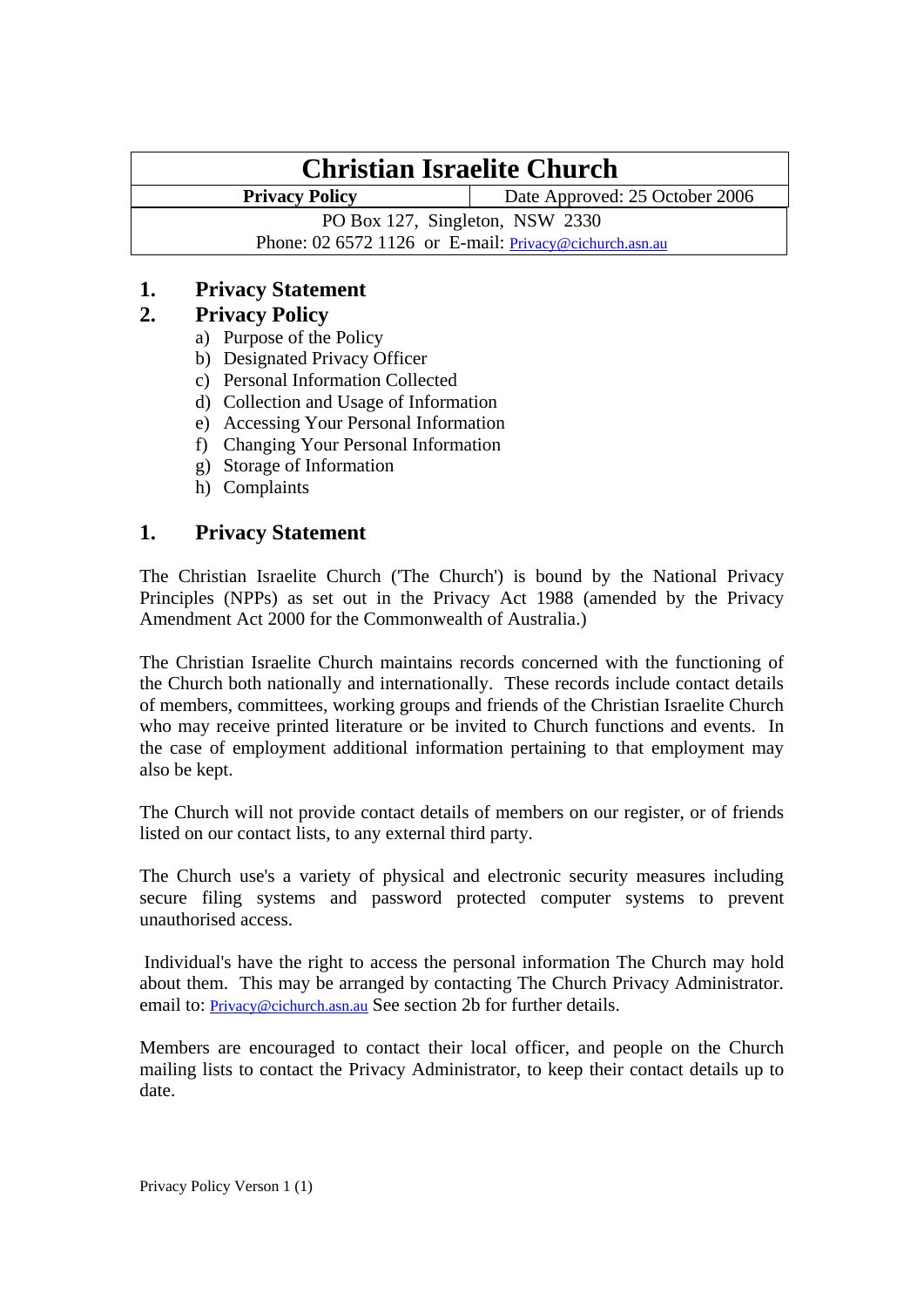Complaints or requests for more information regarding this policy should be directed to local officers or the Privacy Administrator.

# **2. Privacy Policy**

# **a) Purpose of the Policy**

The Church takes obligations imposed by the Privacy Act seriously, and has endeavoured to comply with the Act and protect the privacy of all personal information it holds. The purpose of this policy is to outline what information is collected by the Church and how it may be collected, used, accessed, changed, stored and secured as required by the Privacy Act.

### **b) Designated Privacy Administrator**

This policy designates the following Church representative as the Church's Privacy Administrator:

Privacy Administrator PO Box 127 Singleton NSW 2330 02 6572 1126 [Privacy@cichurch.asn.au](mailto:Privacy@cichurch.asn.au)

#### **c) Personal Information Collected**

The Christian Israelite Church collects and holds the following personal information:

For Church Members

- Name
- Address
- Contact phone/fax numbers
- Email addresses
- Where they joined the Church

For the Church mailing lists

- Name
- Address
- Contact phone/fax numbers
- Email addresses

#### **d) Collection and Usage of Information**

The Christian Israelite Church collects personal information for the following purposes: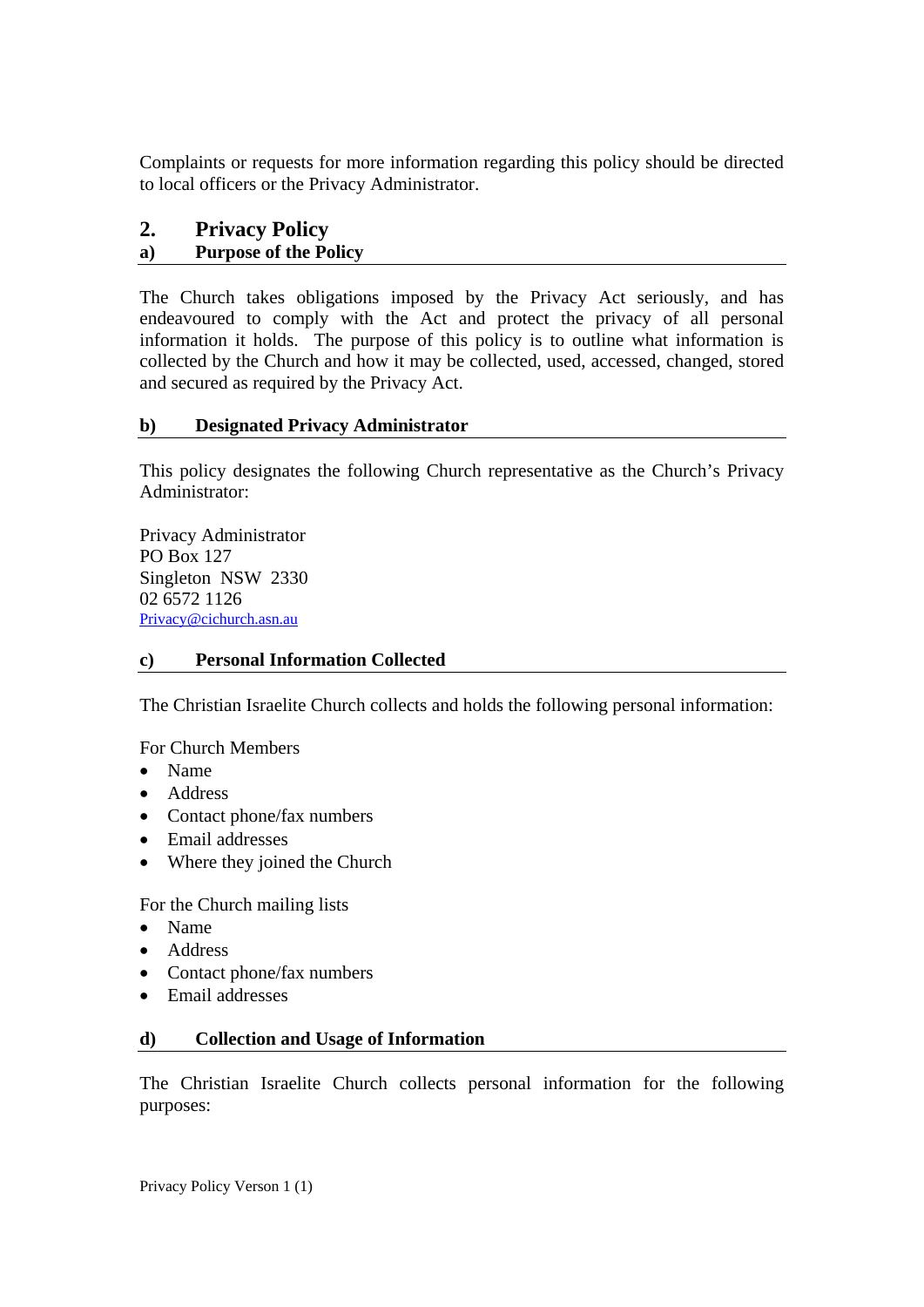For Church Members

- To maintain an up-to-date Register of members for the purposes of:
- Contact by Church Officers for Church related notifications and announcements.
- Receiving printed Church literature/publications.
- Receiving invitations to and notifications of Church functions and events.
- Organisation of committees and work groups.

For the Church mailing lists

- To maintain an up-to-date contact list of friends of the Church for the purposes of:
- Receiving printed Church literature/publications.
- Receiving invitations to and notifications of Church functions and events.

Usage of information will only be used for secondary purposes if it can be shown that the use relates to the above primary purposes.

The Christian Israelite Church will not provide this information to external third parties unless required by law.

#### **e) Accessing Your Personal Information**

Individuals may gain access to the personal information that the Church holds about them by contacting the Privacy Administrator.

Please make all requests in writing. Depending on the nature of the request, the applicant may be asked for identification to ensure that the privacy of others is not undermined.

All requests for access will be treated seriously and will be dealt with promptly and in a confidential manner.

#### **f) Changing Your Personal Information**

As personal information changes, members are encouraged to contact their local officer, and people on the Church mailing lists to contact the Privacy Administrator, to keep their contact details up to date, as soon as they are able.

The Church will take reasonable steps to correct personal information held if it is discovered, or demonstrated to us, that the information held is inaccurate, incomplete or out of date.

#### **g) Storage and Security of Information**

The Church will endeavour to protect personal information from misuse, loss and unauthorised access, changes or disclosure, Through the use of secure data storage and password protected hardware. If a printed version is used, a Church officer in